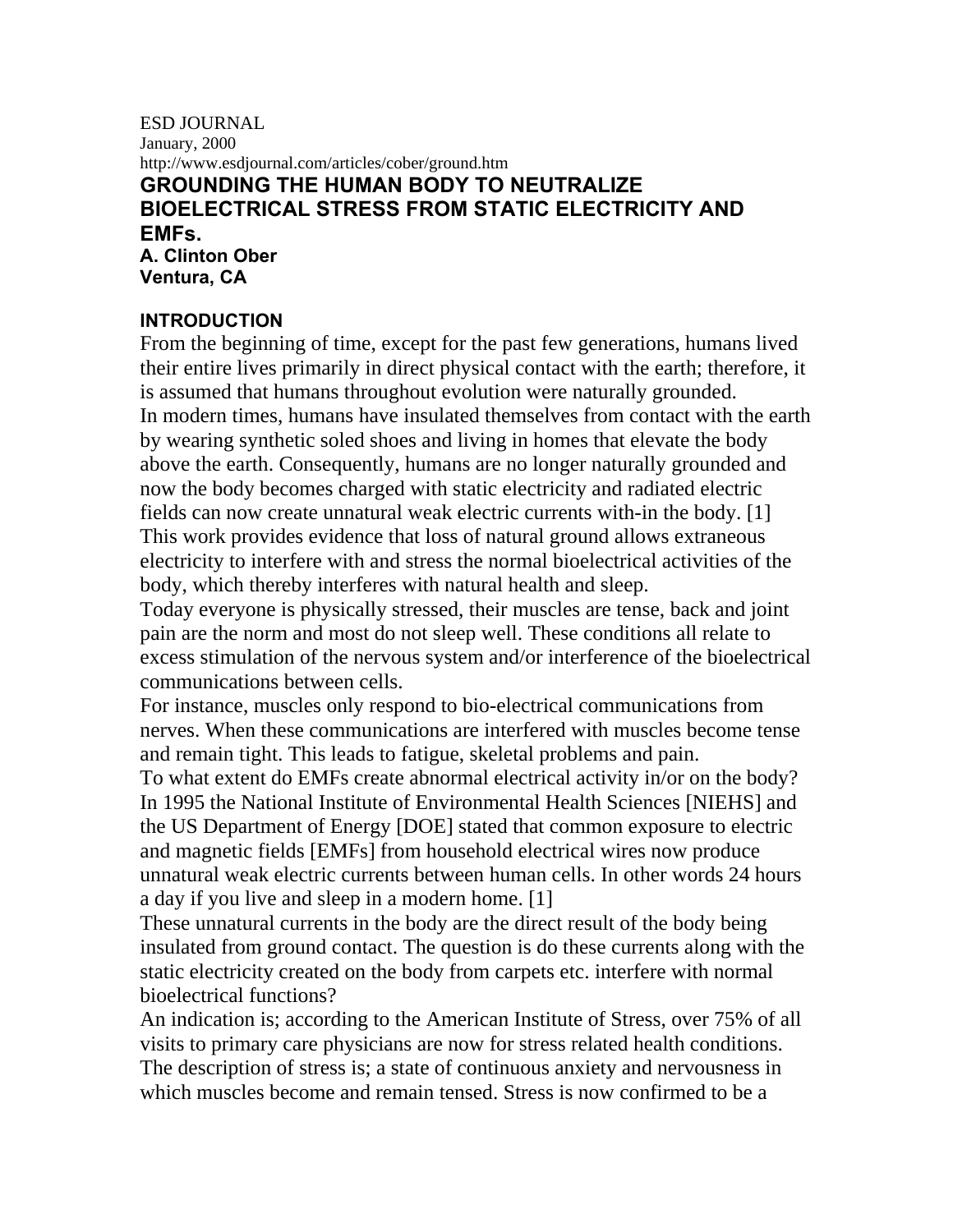primary contributor to cardiovascular disease, cancer, gastrointestinal, skin, neurological and emotional disorders, and a host of disorders linked to immune system disturbances ranging from the common cold and herpes, to arthritis and AIDS. [2]

In the late 1960s, when humans were first widely diagnosed as being stressed, synthetic soled shoes, carpets and the like had just become popular and the use electricity and household electrical devices tripled from the previous generation.

Do these unnatural weak electric currents in the body also interfere with sleep? According to the National Sleep Foundation's Sleep-2000 report [3], nearly two thirds of American adults [62%] now suffer from sleep problems. Americans have the most comfortable beds and the most protected sleep environments in the world. Yet, in traditional societies where most humans sleep on animal skins, grass mats or directly on the ground, sleep problems do not exist. [4] As for Americans, most now sleep within 12 inches of electrical wires hidden in the wall at the head of their bed and with electric cords around or near the bed. All of which emanate e-fields throughout the night and create weak electric currents in the body [1].

The fact that the majority of people, with the best health care in human history, now increasingly suffer from poor sleep and stress related health problems suggests that something, largely unknown to the health community and public, is wrong. The dramatic change from the body being naturally grounded to now conducting unnatural weak electric currents between cells is the most likely candidate. Circumstantial evidence is provided by the fact that humans in traditional societies that maintain contact with the earth do not experience the common sleep and stress related health problems of the modern world [4]. Nor do the animals that live in direct contact with the earth.

Evidence that is more conclusive was reported by the NIEHS and the DOE [1] that in some laboratory studies the biological effects of EMFs are:

-Changes in functions of cells and tissue

-Accelerated tumor growth

-Decrease in the hormone melatonin

-Changes in biorhythms

-Alterations of immune system

-Changes in human brain activity and heart rate

The question is; by restoring natural ground to the body and thereby

neutralizing these weak electric currents in the body and static electricity on the body, do muscle relax and normal sleep return?

In search of the answer the following test was performed.

# *METHOD AND MATERIALS*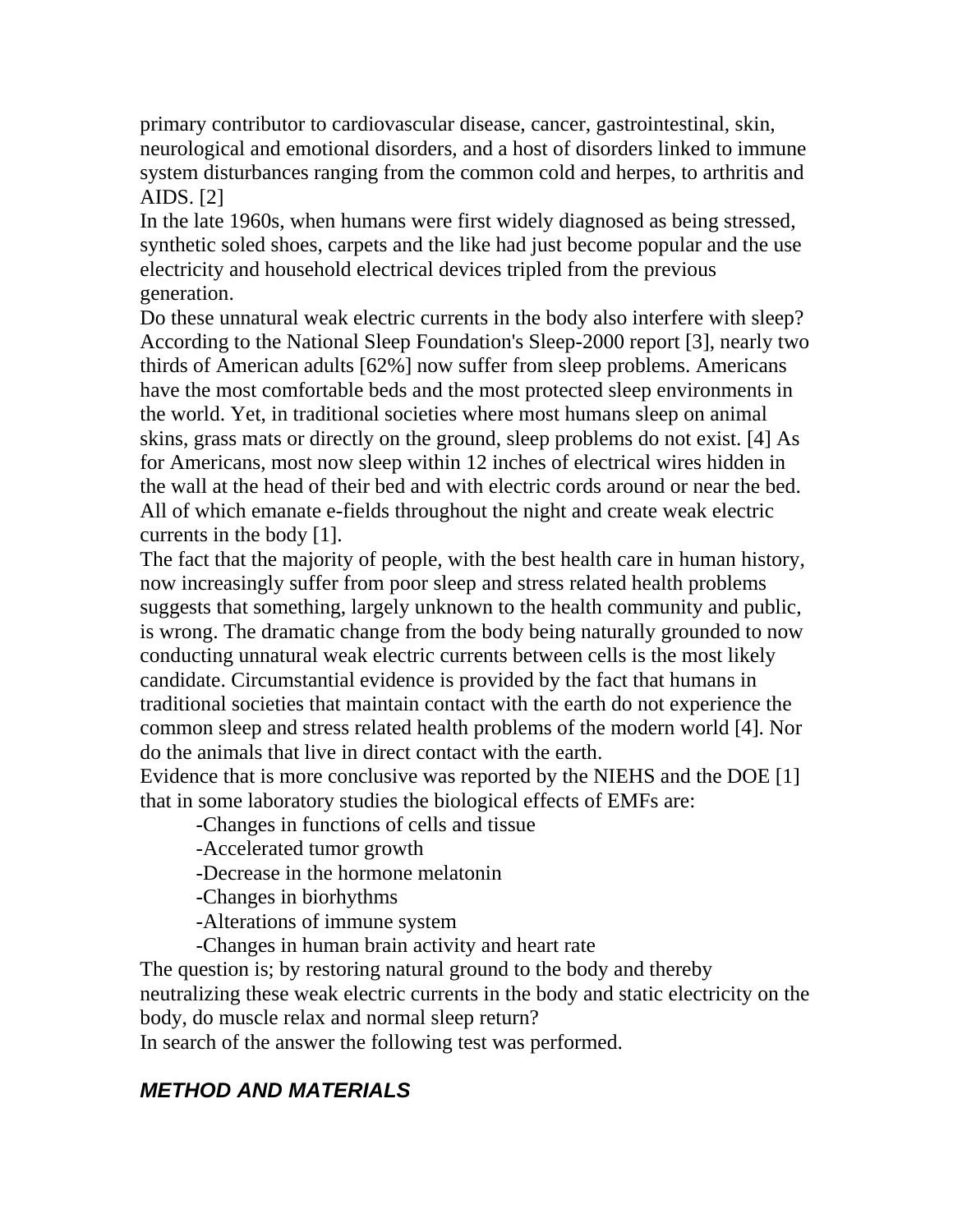To effectively restore ground contact for an extended period, test subjects slept on dissipative carbon fiber mattress pads placed under their fitted sheets, connected via a ground wire [protected with an inline 1/100 amp fast blow fuse], to a ground rod driven into the earth near their bedroom window. The grounded mattress pads were designed to replicate the ground plane of the earth in the bed.

Sleep disturbances along with chronic muscle and joint pain, which the subjects had been experiencing for at least six months, were recorded to establish a base line.

The test was for a period of 30 days.

# *SELECTION OF PARTICIPANTS*

An advertisement, distributed to ten beauty salons in Ventura County, CA solicited individuals experiencing sleep problems accompanied by tense muscles and/or chronic joint pain to participate in the study. Of the respondents, sixty individuals participated.

Age of subjects was between 23 and 74 years

Male subjects  $= 22$ 

Female subjects  $= 38$ 

Declared sleep problems = 100%

Declared chronic muscle or joint pain = 100%

The subjects were randomly divided into two groups. The first group of thirty, slept on carbon fiber mattress pads connected to a dedicated earth ground, just outside their bedroom window. The second control group of thirty, slept on carbon fiber mattress pads but were not connected to an earth ground.

E-field created charge on their bodies were recorded with an AC voltmeter connected to the earth ground and body contact made with a hand held probe or an EKG electrode patch.

**E-field created charge measured on subject's bodies while lying in their beds were as follows:** 

| Less than 1 volt  | <b>Test subjects Control subjects</b> |    |  |
|-------------------|---------------------------------------|----|--|
|                   |                                       |    |  |
| 1 volts or more   | 28                                    | 28 |  |
| 2 volts or more * | 16                                    | 15 |  |
| 3 volts or more   | x                                     | 6  |  |
| 4 volts or more   |                                       | 3  |  |
| 5 volts or more   |                                       |    |  |

**\*All subjects averaged 2+ volts on their bodies while lying in their beds. E-field created charge measured on test subject's bodies after grounding: averaged 10 millivolts or less.**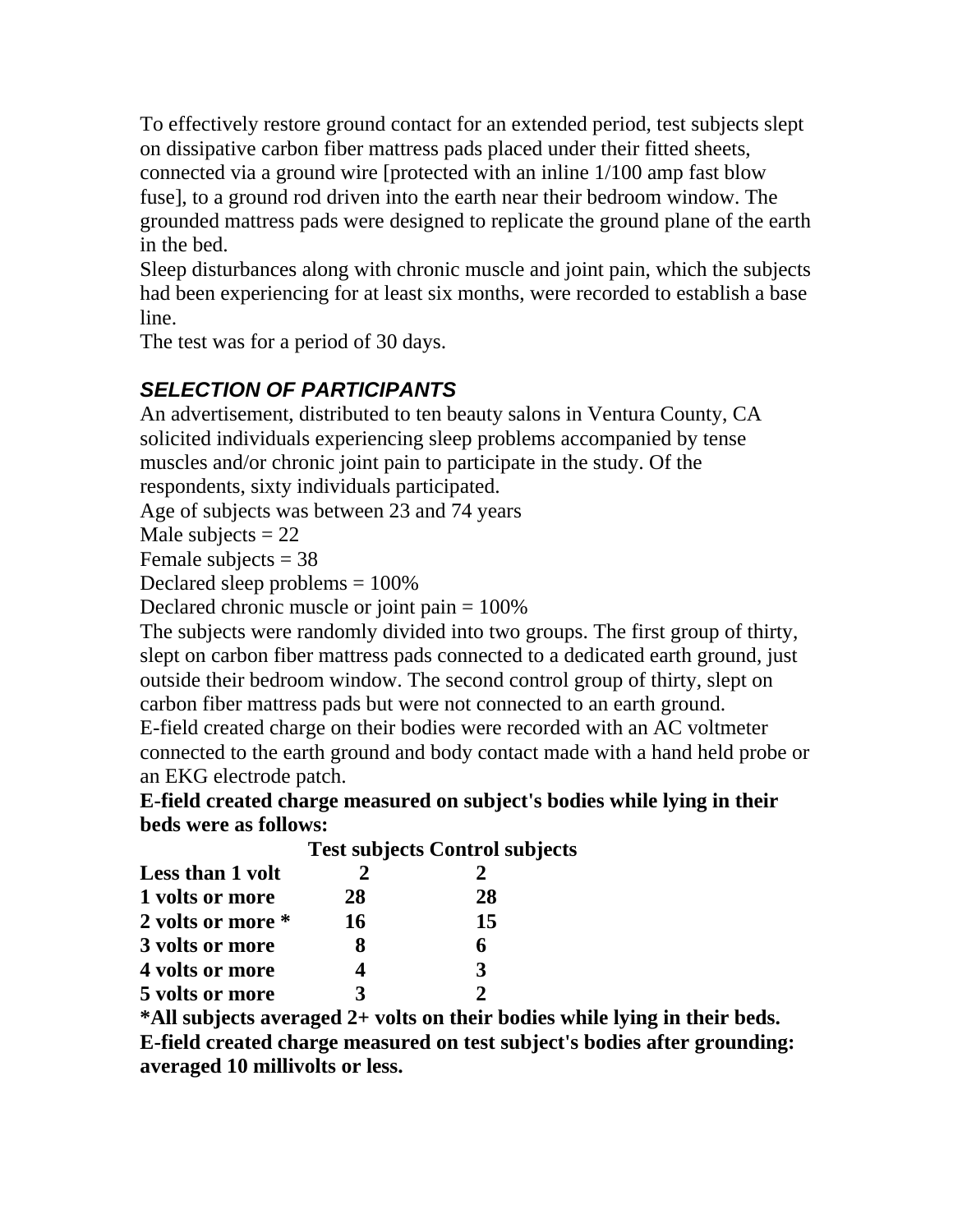### *RESULTS*

|                          | Test Subjects* |                 | <b>Control Subjects**</b> |               |
|--------------------------|----------------|-----------------|---------------------------|---------------|
| <b>Categories:</b>       |                | Same Improved   |                           | Same Improved |
| Time to fall asleep      |                | 4=15% 23=85%    | $20=87\%$ 3=13%           |               |
| Quality of sleep         |                | $2=7\%$ 25=93%  | $20=87\%$ 3=13%           |               |
| Wake feeling rested      |                | $0=0\%$ 27=100% | $20=87\%$ 3=13%           |               |
| Muscles stiffness & pain |                | 5=18% 22=82%    | $23=100\%$ 0=0 %          |               |
| Chronic back and/or      |                |                 |                           |               |
| joint pain               |                | $7=26\%$ 20=74% | $23=100\%$ 0=0%           |               |
| General well-being       |                | $6=22\%$ 21=78% | $20=87\%$ 3=13%           |               |

\*Reports not received from three participants.

\*\*Reports not received from seven participants.

### *DISCUSSION*

The purpose of this work was to provide evidence that when the human body is grounded it is naturally protected from static electricity and radiated electric fields. The meter reading of the grounded subject proved this true. The benefits of grounding the body were expected to relax muscles and improve sleep. This also proved to be true.

Worthy of mention is that several subjects in the study stated they also experienced significant relief from asthmatic and respiratory conditions, rheumatoid arthritis, PMS, sleep apnea and hypertension, while sleeping grounded. These unexpected results indicate that loss of ground contact plays a much larger role in overall health then was anticipated at the start of this study.

# *ADDITIONAL SUPPORT TO THESE FINDINGS*

In the May 1999 NIEH-EMF RAPID report, mention is made that reported biological effects to humans exposed to EMFs, such as changes in melatonin levels cannot be confirmed in animal studies. Therefore, the actual effects to humans are inconclusive. [5]

In the animal studies, sheep exposed to EMFs from a power line were reported to have experienced no change in melatonin levels. The sheep, which walked and slept directly on the ground were naturally grounded throughout the experiment. The fact that melatonin levels remain normal in sheep when grounded, supports these findings that when humans are grounded their sleep improves.

**● Personal note from Roger Coghill, MA Biol. MI Biol. MA Environ Mgt. a leading research scientist and author specialized in the field of Bioelectromagnetics, the science investigating the interaction of electricity with organic life.**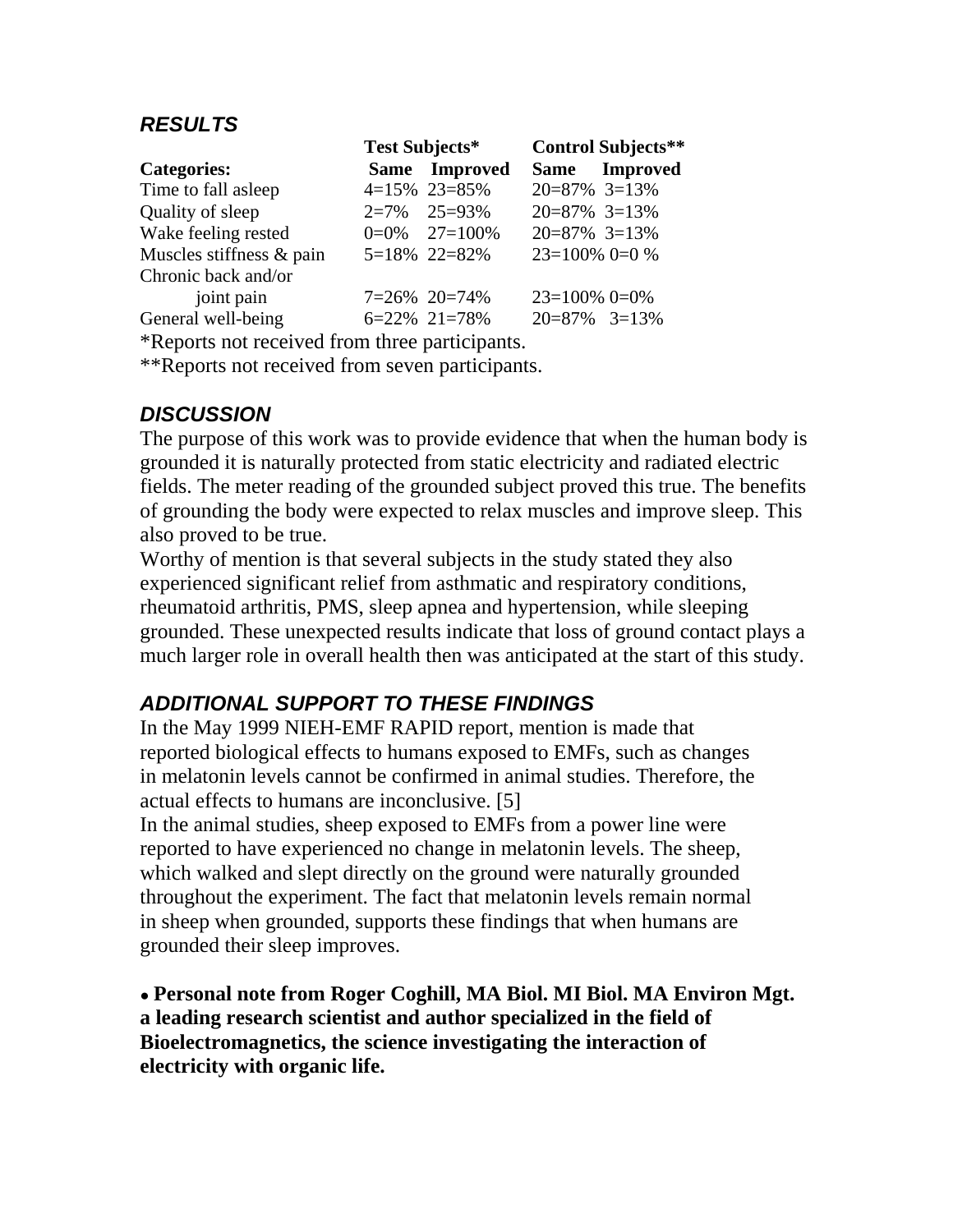*Yes, I would be prepared to believe that grounding the body will help dispel any extraneous electric fields which could otherwise interfere with the body's own endogenous fields. We have found that these latter are vital for wellbeing, with adverse effects if disturbed. It could also be a way forward for protection against high frequency radiation. Best, Roger Coghill 12/05/99* 

#### **● Comments from Russell Whitten, D.C. Ojai, CA 8/25/00**

*Prompted by the results of a patient, who participated in Mr. Ober's study, I grounded the beds of 35 additional patients over a two-month period. The bed e-field measurements in this group ranged from .3 to 47 volts before grounding. A variety of health benefits occurred in this time. Many of the improvements, such as increased energy and athletic performance, can be attributed to the improved sleep that almost everyone reported. However, in many cases metabolic and hormonal conditions responded as well. Chronic back pain went away in several cases, stiff arthritic joints became more flexible, asthma attacks subsided and PMS symptoms lessened greatly. These indications confirm that e -fields do affect the body.* 

### *CONCLUSIONS*

The important finding of this study is that the human body when grounded is naturally protected from static electricity and the weak electric currents created in the body by radiated electric fields. The benefits of grounding the body are; sleep significantly improves, muscles relax, chronic back and joint pain subsides and general health improves.

# *PRINCIPAL REFERENCES*

1. National Institute of Environmental Health Sciences and the U.S. Department of Energy, Questions and Answers about EMF, electric and magnetic fields associated with use of electric power [1995]

2. American Institute of Stress, www.stress.org/problems

3. National Sleep Foundation, www.sleepfoundation.org/pressarchives

4. Slumbers Unexplored Landscape [1999] Carol M. Worthman,

Anthropologist, Emory

University Atlanta, GA

5. National Institute of Environmental Health Sciences EMF Rapid Report [May, 1999]

For additional information on this study or for parties interested in performing additional studies related to personal grounding and health, please contact: Clint Ober @ 805- 844-0888 or e-mail clintober @ prodigy.net